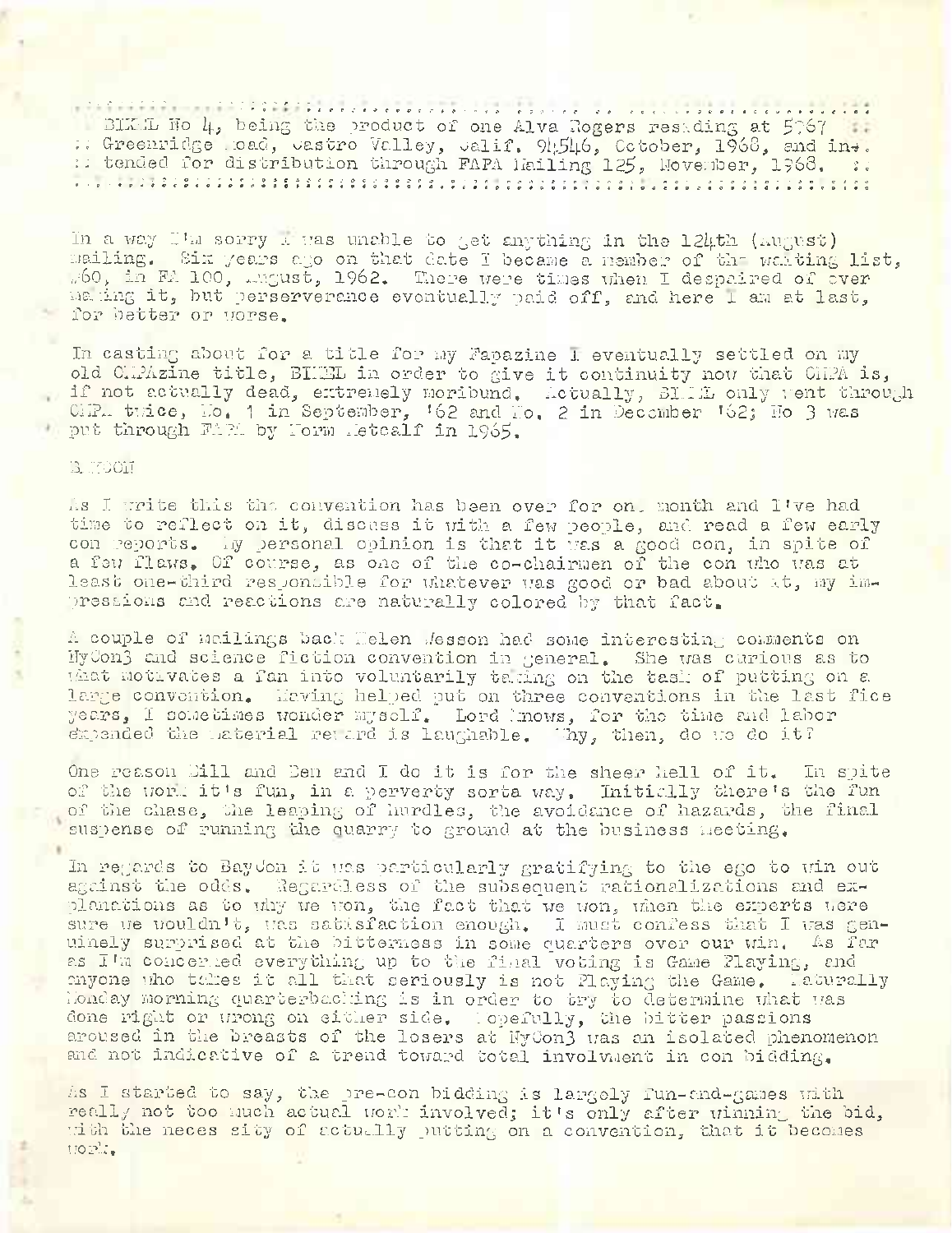Almost immediately after winning the bid we knew we were going to have a much larger con on our hands then we had anticipated, which meant proportionately more work on our part. Consequently we held committee meetings virtually every Sunday from shortly after NyCon3 until the week before the con, with an occasionaly meeting on a mid-week evening, and several meetings with the hotel staff. Having had previous experience we 'new just what nad to be done at each meeting, and with which degree of priority. .egardless of anything else, the first priority was setting out the ingredients for Irish coffee with which we gained nourishment and stimulation turough many a long committee meeting. After that our first order of business, no matter what clse was on the agenda, was to process the week's influx of new members. This was always completed before going on to anything else. Hext we divided the correspondence between us and got that out of the way (we each had our typers at the meeting). It was our farm resolve to answer all letters requiring an answer within a week of receipt, and with few exceptions we managed to follow through, witer this, other business just sort of naturally fell into place.

manner. .ivery convention committee operates in a. different/ Bill and Ben and I have found, through many years of close association, that we work well together with a minimum of friction or ego clashes. In putting on a con we lime to take care of 90, of the detail work ourselves; this way we know at all times what has been done and what needs doing. Certain necessary jobs are delegated, of course, but everything is done subject to our approval, thich naturally means we take full responsibility for everything, good, bad, or indifferent.

But enough of this for the moment. On to a few mailing comments:

Horizons - Harner: Thoroughly enjoyable, as always. I sat on the waiting list for six long years, and in that time observed with generally amused interest the various agonies suffered by some members over the "problem" of the waiting list, 'hat problem? Other than the additional work and expense involved in running off and mailing FA\*s to the waiting listers, <sup>I</sup> can't see any reason for the membership to concern themselves at all with the waiting list. The waiting list is just that  $-4$  a place where *a. fan* interested in joining FAPA patiently waits his turn to be invited in. The basic rules that have governed the waiting list and eventual admission into FAPA are fair and equitable, and have the saving virtue of simplicity and nondiscrimination,., You have a goed point about son site bidding, but I've already had my say on this on the preceding page, ... Y our V01I article was most welcome. <sup>I</sup> still get *a.* charge out of reading VOH, and VOH was one of :my prime sources of historical material I incorporated in my Fan Guest of Honor speech at the '62 Uestercon.,. In your excerpting you no doubt deliberately neglected to reprint anything from one of the more reliable letterhacks to VOH, the Hermit of Hagerstown, So, herewith is part of a letter appearing in the October 'LLL issue, B941 By now, the news is probably allover fandom that the Hermit of Hagerstown emerged one August Sunday and spent the day in both Baltimore and Philadelphia, I was unable to visit personally any fans in either place, and for that matter, didn't even get to *a. telephone* in Baltimore until very late in the evening, too late to risk a call to Kummer or Sykora. Trustingly, though, I acted on S, Eason's VOH suggestion and phoned this Jean Bogert, who is apparently the only Philly fan rich enough to have a telephone. The conversation was either ludicrous or tragid; I can't be quite sure which. Answering my ring was what sounded like a young voice. asked for Hiss Jean Bogert, and was told to wait a minute. On came a very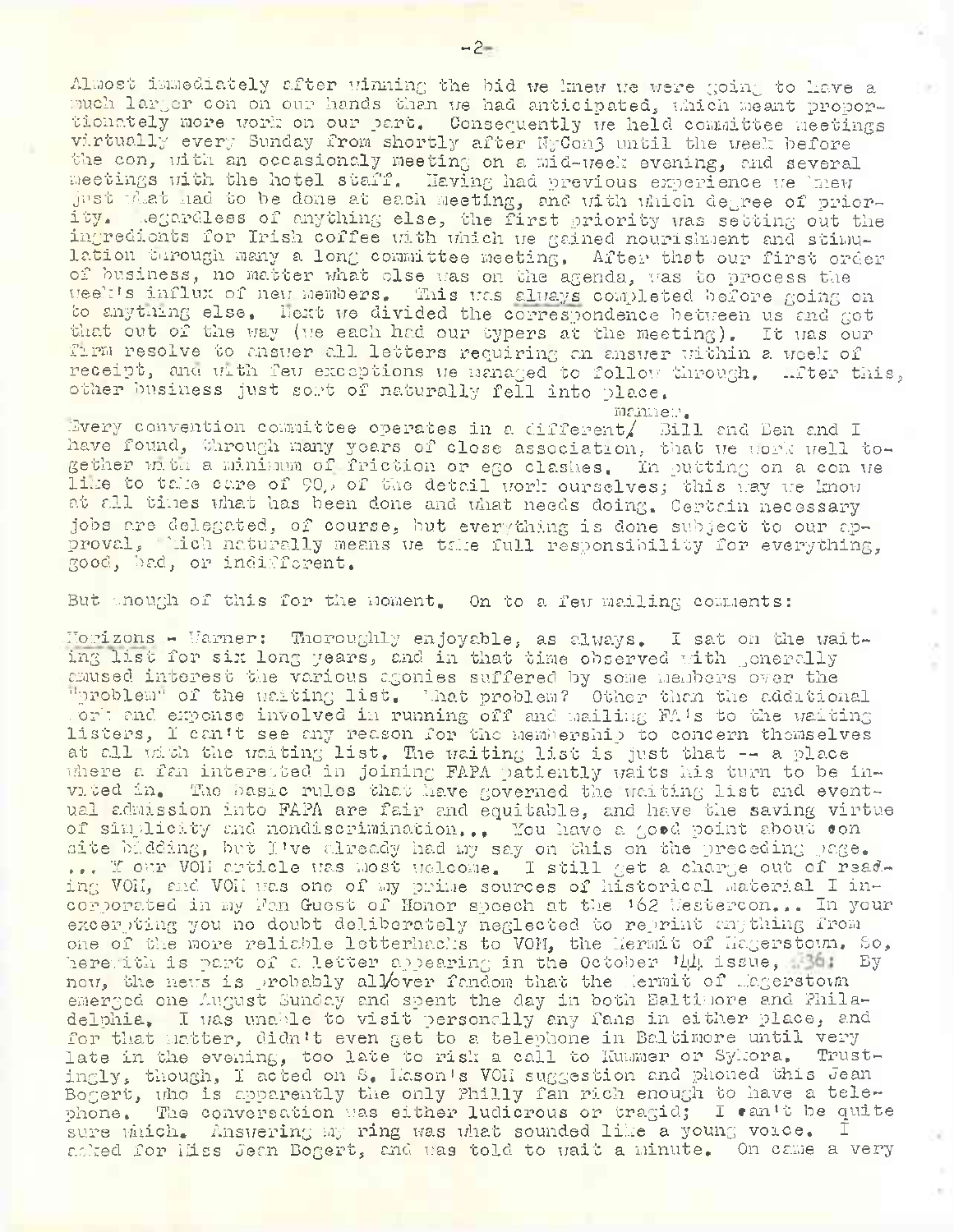deep but unimstakaly fomigine voice. "Liss Jem Bogert?" Uait a minute, mas the response. The third time, I hit the packpot, and got Alss Jean Bogert. But it turned out not to he worth the effort. Her share of the two-minute conversation was devoted to alternating "Ithink so" and "I don't think so" : s replies to my desperate atten its to speak as one fan to another. I finally gave up when she replied to my des erate question on hether she uas connected with the Philly Futurions, "Ithink so." After that experience, I gave up all intentions of actually visiting anyone, though I would have liked to see Ossie Train. Charley holatt is in the doghouse because of the way he tried to bluff out of the charge of plagiarism against "Intolerance", yet I like his paragraph on Laney's habit of getti g all worked up over an entirely trivial point. A member that one, larry? Bpearing of Iutt/liciutt/Boau mont, do you explain in your. Fan History how Charley acquired the name "Beaumont"? Or the significance of "Entolerance" in has name Game? ... I our comments about the letter from Lillian <sup>1</sup>?. Temple you wore unable to find intrigued me, so I dug around, and I believe thus is the one you had reference to. It also was in issue  $/6$ , October 1/4. It is so good I'm printing it uncut:

>ear lye/ I've Just re-read the April VOII, which means reading it for the first tire properly, liy first "reading" was a hasty skim through in the press of other business, a business dealing with bangs of varying intensities. But now I've boon stranded with no reading material other than this VOII, So I re-read 2 re-re-read it, 2 your contributors would be flattered to mow just how much consideration I gave to their every point. Ind there were plenty of points. But the only ones I'll comment on now is this business of and ing the final break with fandom.

I guess most fans who have kept it up for 10 years or more must often have come to the point of im'.ptionce where fandom is felt to be an incubus from uh:, ch one must free onesplf. Consider: the average fan has many other interests: music, poetry, philoso hy, some branch of practical science, active -olitics, active son, boer, baseball, sleep, for i stance, A the time he can give to them is limited firstly by his bread  $^{\rm th}$  butter Job & secondly by fandom. And the greatest of these is fandom. Oh, the big, big, big bundle of long, long letters always to answer; the articlos demanded by far-away editors' the stacks of not-so-good fan-mags to decode from near-illegibility, the endless (illegible adjective. he) arguments about religion, the storms in tea-cups over nudes, the vaporings about the llew Morld by children who don't even understand the character of the Old, the feuds  $\alpha$ bickerings of "he said t-.at I said that they said.,, i who paid ofr it all in the end? I leave it to your imagination" style, <1 the strain to keep abreast of - current gags - Slan Plans A follow bls y-Lilsey "spelmg" (no one wishes to keep chreast of current stf. these days -- does anyone read it at all?) A be patient with cartoon jokes about robots! liy old

flat-mate,  $A_{0}$ o Clarke (.rthur  $G_{*}$ ), once the most enthusiastic fan I knew, 1 notice has finally stepped from under thth characteristic decasion, using a logic-tight argument against VOII nudes as his lever. I cannot but agree with the argument, If you cannot employ Varga or Turner don't give ns these appalling substitutes, Liven sovciness needs *c.* certain flair to be brought off success\_fully, a none of these show it - not even the flock of rump-brand+d little girls belonging to the K-Ranch. Taste is what  $\Box$ s lacking (especially in that infantile conception, the circus freak, wit. tripod legs 2 udder things too). I'm not pretending no nudes is good nows, but please thin; of academy walls rather than latrine wells. But a break with fandom is not just a. break with these rather wearisome things I lave listed above. It is a break with a whole world, a whole structure of romantic associations inhabited by old, home friends of af-

-3-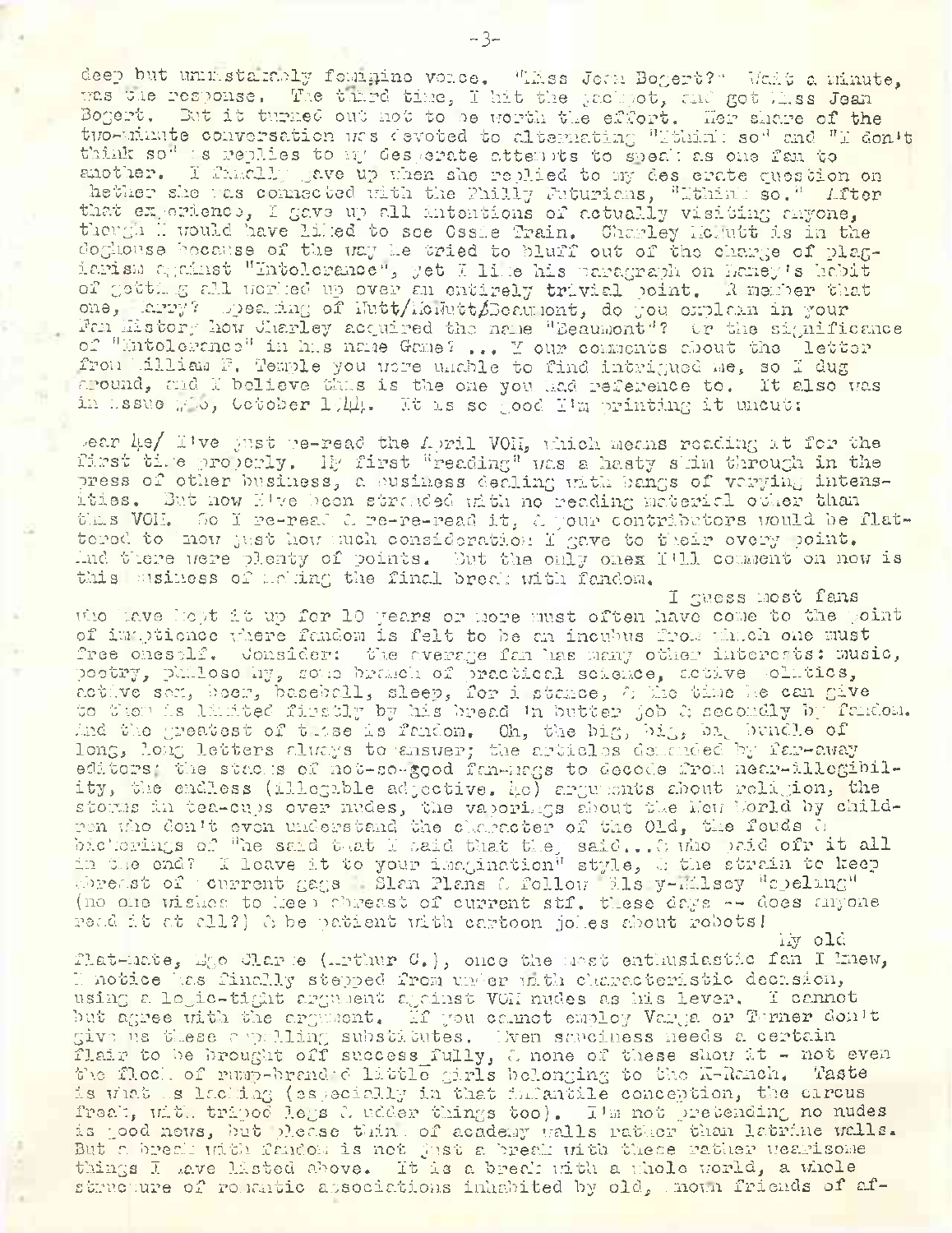finitive outlook. And they are a rare group, these friends: I have travelled over  $12,000$  miles recently  $\ell$  met hundreds of new people, but I have met no one else who had that outlook or would not be lost and bewildered if put amid the group. This is not to say that I haven't made friends -lifelong friends, I believe, in some cases -- of many witty, amusing & intelligent  $\therefore$  knowledgeable people. I have only to read " Alert"  $\left\{\text{The}\right\}$ MacArthur Alert, the camp newspaper edited by Forry during the war}} to see that you have made alert (sic) of new friends too, a perhaps are becoming conscious for the first time of the world existing outside stf. These people outside call that ''reality," It is the place we are supposed to *>e* hiding from with our heads in the sands of stf, then we come up against the hard "realities" of life our stf. nonsense is supposed to be knocked out of us,  $\circ$  we put away childish things and become men. "I have grown out of fandom,..<sup>It</sup> Actually in most cases these words mean the fellow has grown out of the more juvenile aspects of fandom: all the above list,  $\alpha$ the badges  $\lambda$  fancy-dress caps at conventions  $\lambda$  sich. I'm sorry for he who really has grown out of  $\rightarrow$  which means grown away from  $\rightarrow$  the fan out-<br>look. There's nothing in that hard, real outer-world that is not enhanced There's nothing in that hard, real outer-world that is not enhanced  $\hat{p}$  rose-lit  $\hat{a}$  made wondrous by the cosmic view: every sunset may be made more significant when thoughts are aroused about Martian & Venusian sunsets or "The Further Vision" in Wells' "Time Machine"; every new discovery of science means so much more when the practiced eye sees also the possibilities arising from it; the moon is not just a lantern in the night sky: it is a challenge; the stars are not pin-pricks on paintings: they are parts of the key to the whole universe if they can only be examined and fitted together; music is not a pastime: it is a wordless, universal lanuage; the greatest novels, e.g. "War  $c$  Peace", are not something apart: they are attempts to see mankind whole, to classify it, to put it in relation with Time Past & Time to Come; even sitting in our little family groups around the fire, we are not just Pop  $c$  Mom  $c$  the kids: we are fellow travellers a explorers through Time a Space a the mysteries therein.

Do I sound out of touch with reality? I have known reality. Once I lived on bread  $\hat{c}$  jam alone because I could afford nothing else,  $\hat{c}$  walked miles to save car fares. I worked for 10 years at the Stock Exchange  $\hat{c}$  saw the ways of wealth. I have been in the richest a poorest houses. In the Army I have grown intimate with all types of people from miners, laborers, slaughterhouse-men to professional soldiers, musicians, college men a boxers. I have watched these men in peril of death  $\alpha$  I have seen them die, not always pleasantly or easily. I have been near enough to death myself more times than I can remember, I have known life at its greatest discomfort in water-logged fox-holes for months at  $\texttt{Anzio}$ , soaked in the unceasing rain with no hope of drying, hungry, freezing,  $\ell$  constantly shelled, bombed, machine-gunned A mortared for make-weight. In these conditions I have striven to urite books  $\mathcal E$  lost them. And re-written them painfully  $\mathcal E$ lost them again. I have known utter loneliness A also the heart-warming comfort of gatherings of friends. I know what love, marriage, & parenthood is like, a what it is like to be separated from these things year after year,  $\alpha$  what it is like to lose a son. I've crossed all the seas except the so-called Pacific, lived with Arabs, studued the teaming life in the very sower of civilization, the Nile Valley, gazed a wondered at the Sphinx & the Pyramids, crossed the western dessert, fought through Tunisia, lived in Sicilian farmhouses on the slopes of Htna, travelled far a wide in Italy, seeing Naples & not dying & witnessing Vesuvius in no pleasant mood, wandered the streets of dead Pompei, seen the Grandeur That Las Rome,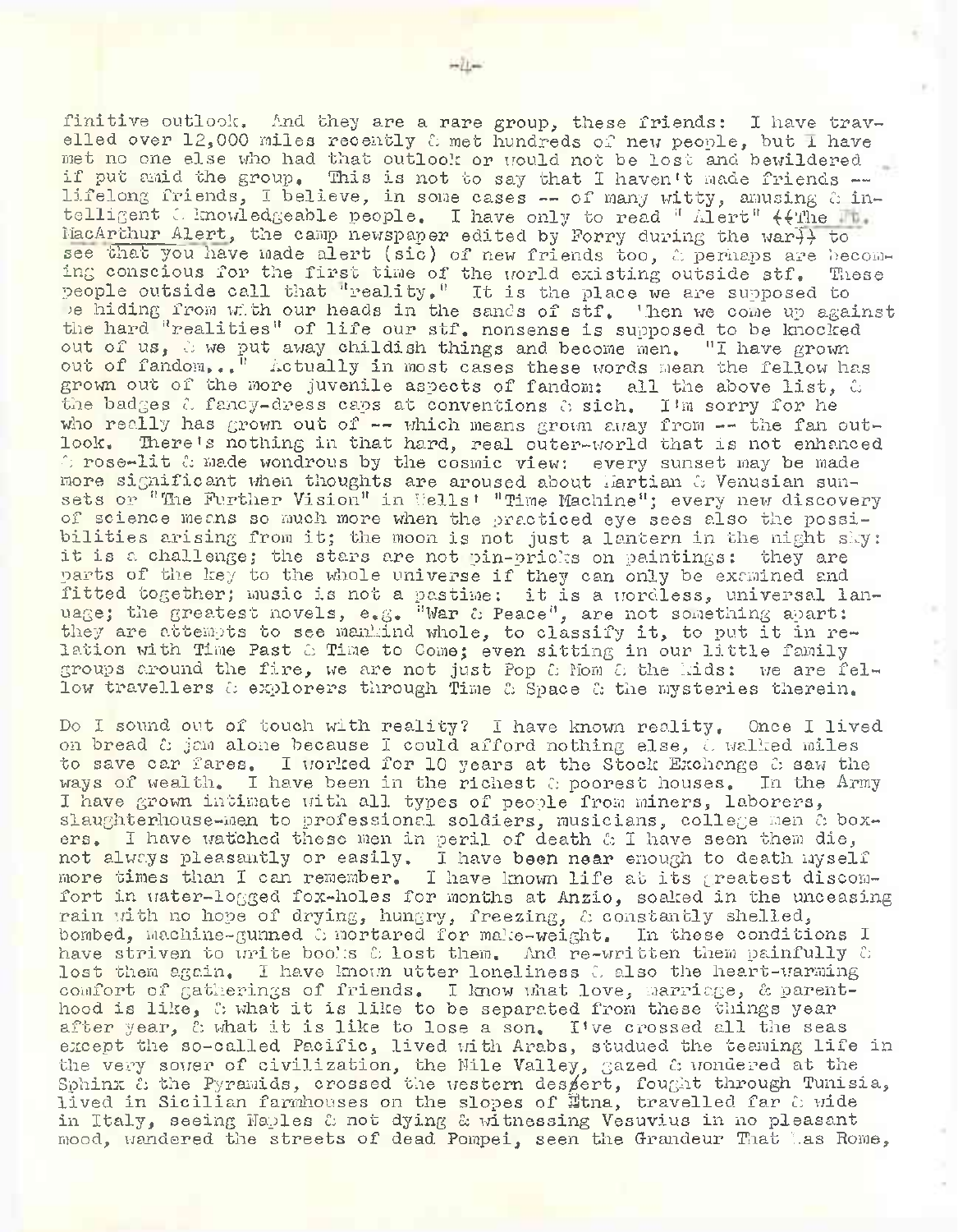the Grandeur That Is St. Peter's, the anyth-but-Grandeur that is the Italian peasant's home. Consider one evening not so long ago, I had just seen the Hoel Coward film "This Happy Breed." It was London in the raw, an actual slice of the real London I knew so well. I carried this environment into the Rome Opera House with me. There I saw an Italian opera with a largely Italian audience. My view passed from the Cockney's eyes to the darn brown Italian ones. I saw as they. After the opera the orchestra played Tchaikovsky's "Pathetique" Symphony, How I saw Life & Death through the eyes of that great sentimental Russian, After that I got into intimate conversation with the fellow next to me. A lively talkative Hawaiian from Honolulu. He described his home-life so well a with such imagination that I spent the nex t half-hour in Honolulu. Join the Army & See the World!

All this sounds a bit melodramatic. I only want to prove that stf. is not just a bolthole for people escaping from life, I have live a fair amount, a stf. has lost none of its essential meaning through that experience. To me the imagination is somewhere nearer the heart of things than "reality." Said Flecker: "Without vision, the people perish..." The fan outlook is my idea of vision. I want to keep in contact with fans. Without strings of *Le puns,* Bob Tucker's inspired lunacy, the keen analysis of Speer, the good nature of the hardworking Morojo, the Rabeleisian (?) jocularity of Les Croutch, the immensly readable efforts of the Daugherty's A Widners and many others -- Lord, how ordinary life would become <sup>J</sup> As one

who several times nearly went with last lingering, longing looks, & would no doubt have soon done so had it not been for this evening alone with VoM  $c$  the meditation arising from same, I swear to you,  $\mu e$ , who yourself are standing with one foot in Fort MacArthur & the other roughly in the direction of the LASFS  $\leftarrow$  I am separating from the Separist Hovement!

Yep, Vom was quite a fanzine in its day.

Rubber Frog 11 -- Eklund: Finish the goddam story, Gordon, don't just leave Remington standing there on the sidewalk; at least let us in on what takes place at a BVFG meeting. THE GOLD CON MAN MHO COULDN'T was a little gem.

 $Null-F$  45 -- White: Ted White without a beard was a sight to behold. At first sight at the BayCon, you will recall, I didn'<sup>t</sup> at first recognize you. It was primarily due to the fact that Robin was hanging on your arm that I deduced you were you. Once the initial shock was over, though, it wasn't so bad.

I've never been a great one for cultivating my neighbors, either. The mere fact that someone lives next door to me or on the same street doesn't automatically make them someone I particularly want to know well. I have nothing against them, it's just that most of my friends and people I enjoy Imowing live elsewhere. Even living in a detached house in the suburbs, as I do, and seperated by yards from my neighbors, I still value my privacy and always resent uninvited intrusions on same by neighborly neighbors,

I wonder thy it is that so many fans seem to accept it as a matter of fact that con committees rig the <sup>I</sup> ugo counts? There is really no reason for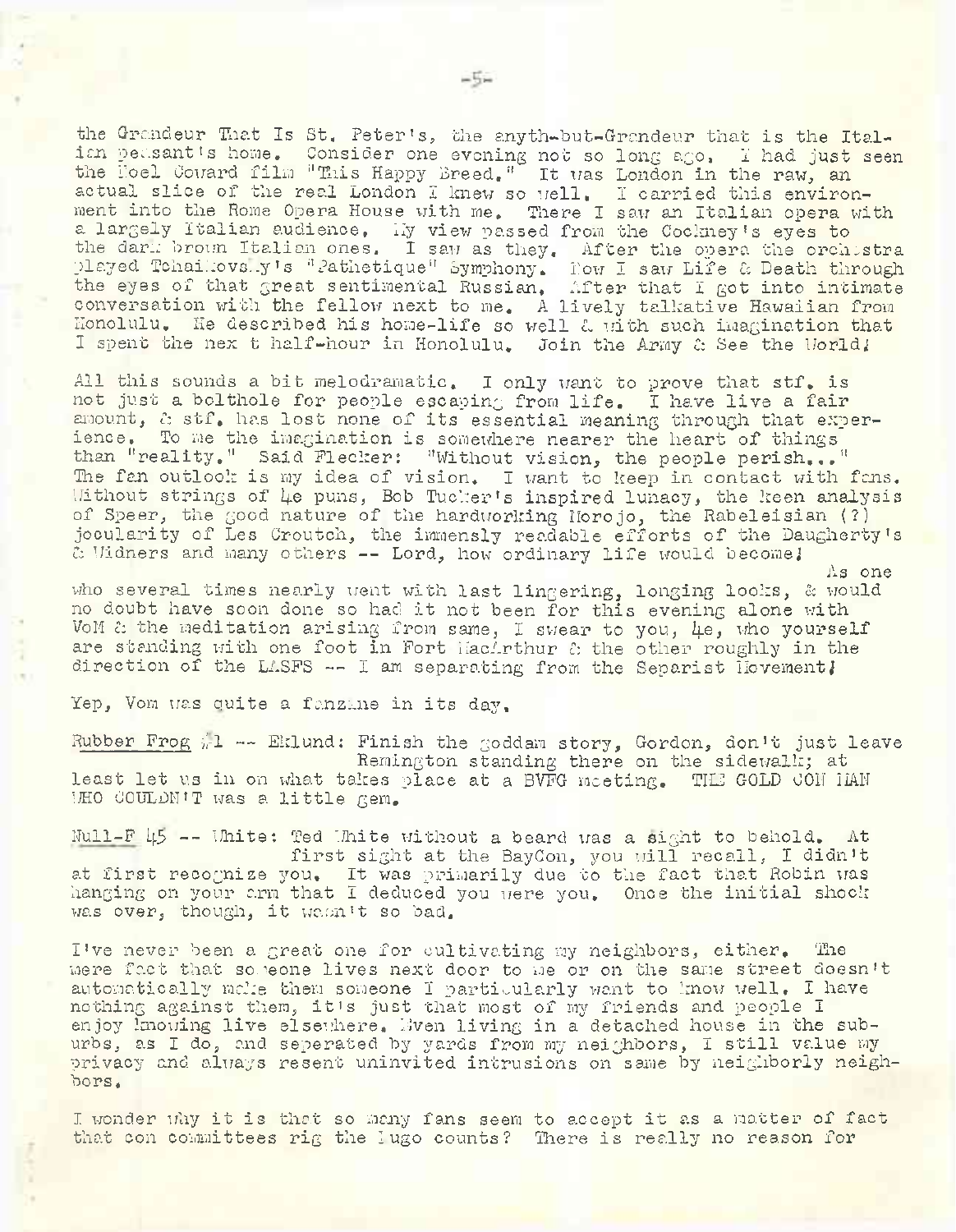a con committee to mess with the Hugo votes -- nothing is gained in return for the effort. A number of fans have assumed that the tie between Anne .cJaffrey and Phil Farmer in the novella category at the BayCon was rigged by the committee. There are two variants to this charge: one is that Anne really won, but we arbitrarily called it a tie in order to make our Guest of Honor "look good" by having him win a Hugo; the other is that Phil really won, but we rigged the tie so a popular female contender could receive a Hugo. The first argument is arrant nonsense, 1\*11 confess that we thought it would be nice if our Guest of Honor received a Hugo, but Phil doesn't need a Hugo in order to look good, to us he loomed good whether-ornot he won a Hugo; the fact that he did win one, even in a tie, was just lagniappe for both Phil and the committee. And if it was such a keen thing to have the Goffinin a Hugo, why dilute the "honor" by awarding a rigged tie? Ho, both Phil and Anne won their Hugos honestly. From the very beginning of the ballot counting they led the field, and after all had been eliminated save them, they went down to the wire neck and neck, with never more than five votes seperating them. With the final count there was a three difference between them. The committee then exercised its prerogative and cast its three votes until then held in abeyance to make it a tie. This might be construed by some as rigging, but it's the time honored right of a con committee to hold its votes in reserve and then use it as they see fit. He felt that after better than 500 ballots a difference of three votes still constituted a tie -- our three additional votes simply cinched it.

I also am of pure Anglo-Saxon heritage, as is Sid and we have always been staunch partisans and admirers of Jews as individuals and as a people. At the BayCon Silverberg made Sid an honorary Jew. Sid was lookingk admireingly at Bob and Barbara and then remarked that she would give anything if she were Jewish. Bob then said he'd make her an honorary Jew, that anyone who talked as much as she did had to have Jewish blood somewhere in her background.

Judy-Lynn Benjamin told me that every time van Vogt's name appears on the cover of one of their magazines (regardless of the quality of the story) the circulation figures for that issue s hoot up astronomically. The same thing applies to Heinlein and (b efore he died) to Doc Smith.

Marhoon  $2l_1 -$  Bergeron: You out-pooped yourself on this one, Richard, and I'm inclined to think it's the best issue yet of Whn, I particularly enjoyed Harry'<sup>s</sup> lovingly detailed "A Wealth of Fable" and look forward to the succeeding installment (installments?). But then, all the articles, editorial natterings, reviews, comments, and letters were enjoyable. Maybe I was just in a reseptive and responsive mood, but I don't think so: it was a damn fine issue.

After all the above I'm going to limit my comments to Ted ".hite's letter, I agree with Ted in that I thin: the present design of the Hugo rocketship is classic in its clean simple lines and represents the idealization of a rocketship.

Ted is in total error, though, when he says the BayCon committee intended to give plastic Hugos until Donaho offended the man who makes them. Hever for a moment did we consider using plastic Hugos. Hany months before the con we arranged for the manufacture of the rocketships. I borrowed Poul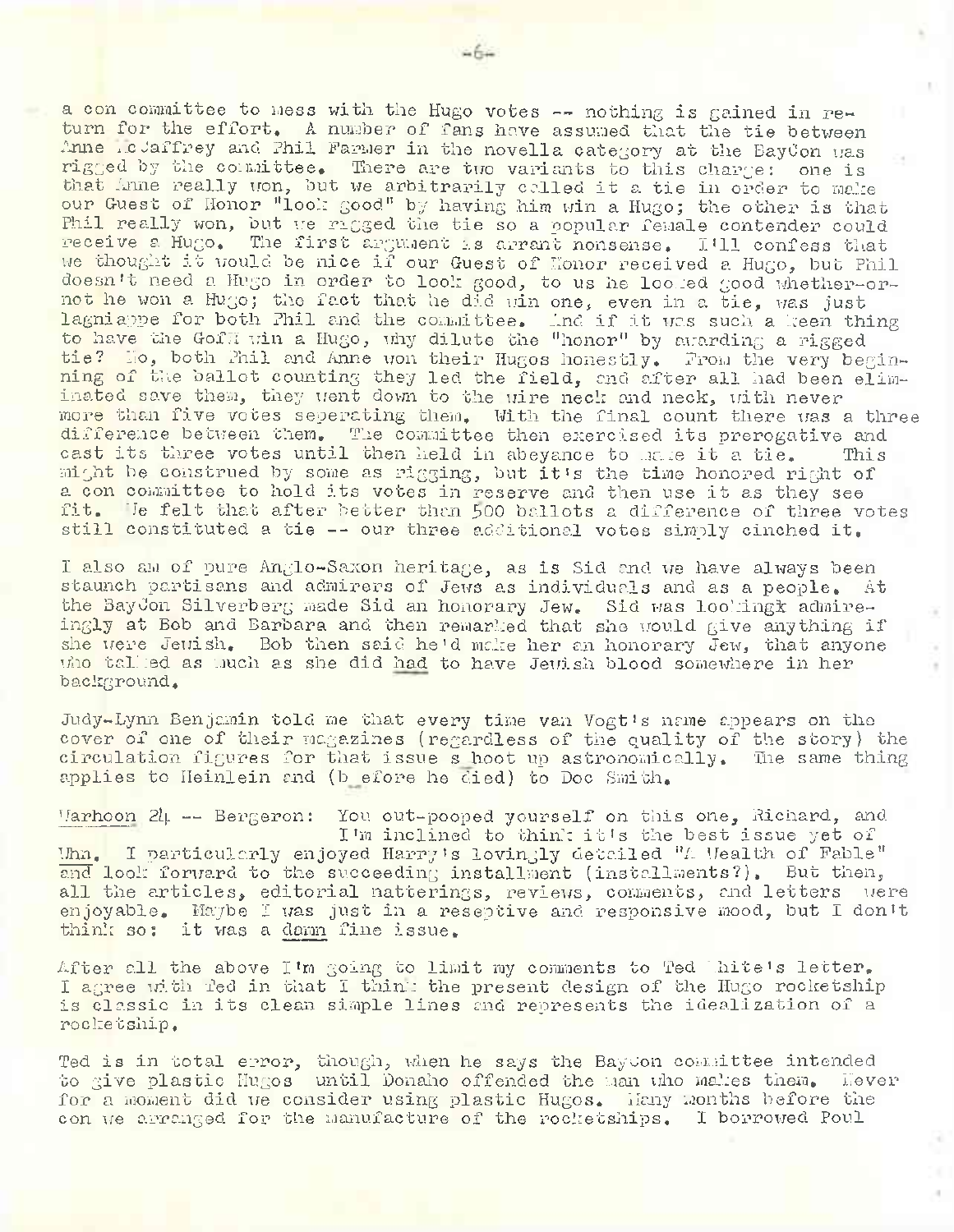Anderson's Seacon Hugo and took it to an art foundry. Using Poul's rocketship they made a pattern and then cast the requested number of trophies in Tenzalloy, an aluminum-zinc alloy which takes a high permanent polish and doesn't require plating. The pattern is on permanent file at the foundry and can be used to cast trophies from now on. The big expense involved was the pattern which was handcrafted in wood, the cost of the trophies themselves, plus their polishing, is quite nominal. It is now possible for future concoms to obtain at cost plus shipping charges all the rocketships they need for their Hugos, thus relieving them of a major problem committees in the past have had. Ray Fisher has already ordered the rocketships from us for the St. Louiscon, and was delighted to be able to do so.

Moonshot  $--$  Hoffatts: The survey on consite voting was interesting, if a little one-sided. However, it now looks as if the idea of consite voting by mail is pretty much academic, doesn't it?

.Personally I favor the traditional method of site selection, I still don't buy the argument that voting should be limited to those fans who intend (or say they intend) to attend the next con, or even give an earnest of their intentions by plunking down two bucks to the site of their choice. I doubt very much if the rule passed at BayCon is going to solve the problem of site selection, if a problem it truly is. I'm a firm believer in the right of every single attending member of a convention to participate on an equal basis with every other attending member in every official function of the convention, and that includes the right to exercise his voting priviledges at the official business meeting of the convention to which he has paid his attending dues. This right shouldn't be abrogated or restricted.

*A* big hue and cry was raised following the LTyCon business meeting over walk-in fans with little or no knowledge of fannish facts unfairly affecting the final outcome of the consite voting. Ted White has quite capably exposed this "phantom" walk-in vote as just that. The casual or just curious attendee isn't all that interested in the business meeting. The contenst between St. Louis and Cleveland got pretty hot towards the end, and there was a lot of politicking by both sides at the BayCon, yet the business meeting had an attendance of roughly 530 out of a total attendance of over 1300. It would seem obvious that the business meeting attracted only those attendees genuinely interested in the issues involved, those who had a general idea of what was going on, St Louis promises to be an even bigger con than BayCon was, yet I doubt whether-or-not the consite business meetings (tiro of them, remember, one for 1970 and one for 1971.') will proportianally have any greater attendance than at the BayJon -- and maybe even less with the money requirement for voting.

By the way, you people out there who voted for this idiotic requirement to pay for the right to vote, did you at any time give consideration to the increased headaches and work you've saddled the St. Louisconcom, and the succeeding concoms, with? Believe me, I don't envy them.

Thile I'm at it I'd like to register my disagreement with the revised rotation plan, as voted on at B\_ayCon. I'm with Busby: this mania for constant rule changing is getting out of hand and beginning to border on the totally ridiculous.

**■)**